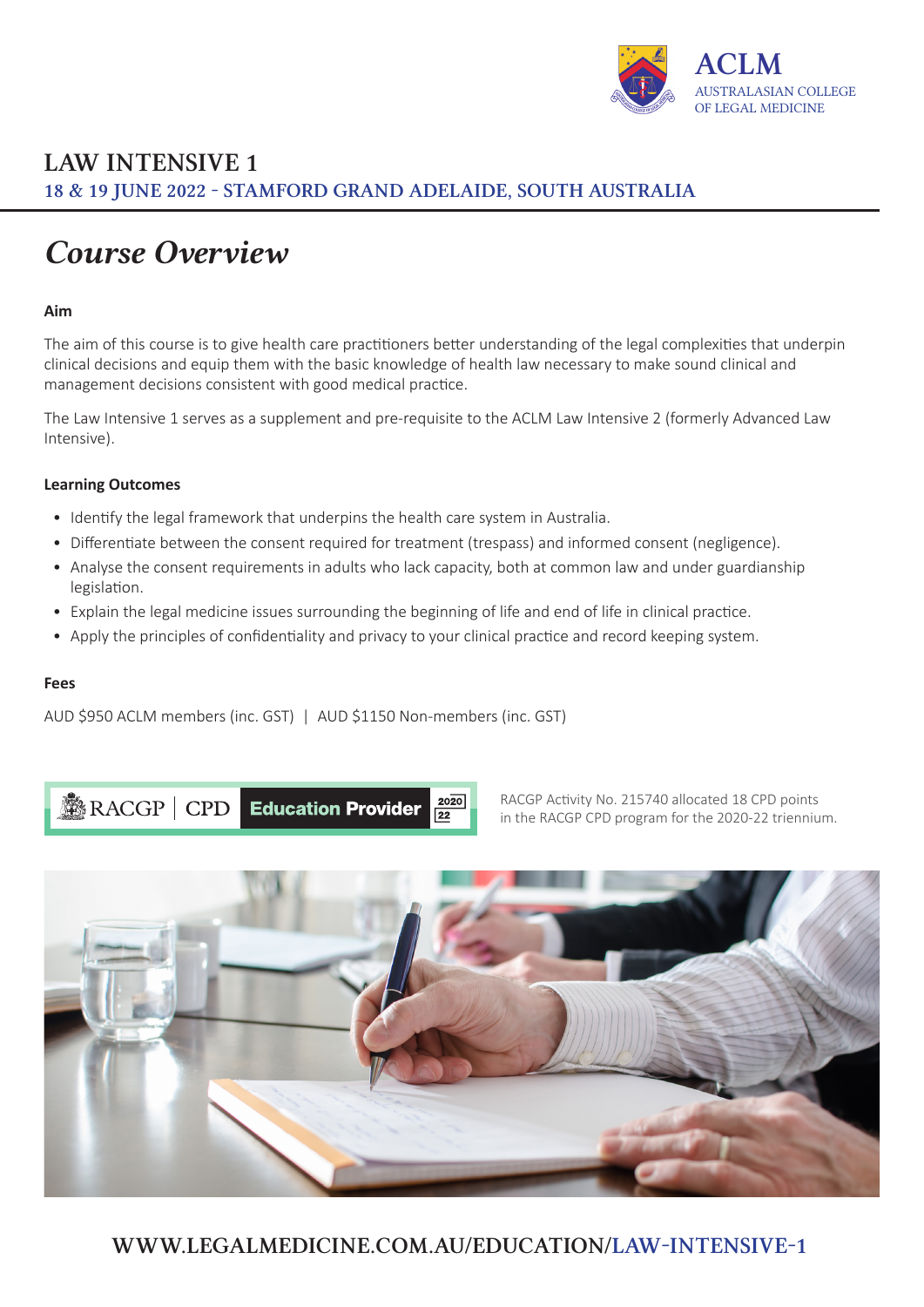

# *Preparation*

### **Recommended Reading**

- Health Law in Australia 3rd edition, Ben White, Fiona McDonald, Lindy Willmott; LBC 2018
- Ethics and Law for the Health Professions 4th edition, Ian Kerridge et al; Federation Press 2013
- Law and Medical Practice 2nd edition, Loane Skene; Butterworths Australia 2004
- Australian Medical Law 3rd edition, John Devereux; Routledge-Cavendish 2007

### **Pre-course Activity - due Friday 3 June 2022.**

The pre-course activity must be completed and returned via email no later than Friday 3 June 2022. This activity is sent to you following registration. This activity is mandatory for those who are claiming RACGP CPD points, but it is strongly recommended for all participants to complete.

### **Location/Venue**

Stamford Grand Adelaide - Moseley Room 2 Jetty Road, Glenelg, South Australia 5045

### **Travel & Accommodation**

We recommend booking travel and accommodation which has flexible cancellation policies in case of COVID impacting your ability to travel. Due to the small group, we have not negotiated a discounted room block rate with the venue. Various accommodation options are available including:

- Stamford Grand Adelaide
- Oaks Glenelg Plaza Pier Suites
- Glenelg Holiday Apartments

### Transport

- 12 minute drive from Adelaide Domestic Airport
- Onsite parking at the Stamford Grand \$20/day for guests
- The Adelaide JetBus service operates every 30 minutes from the Airport to Glenelg. You will need a Metro card which can be purchased from the airport ticket vending machine at the bus stop.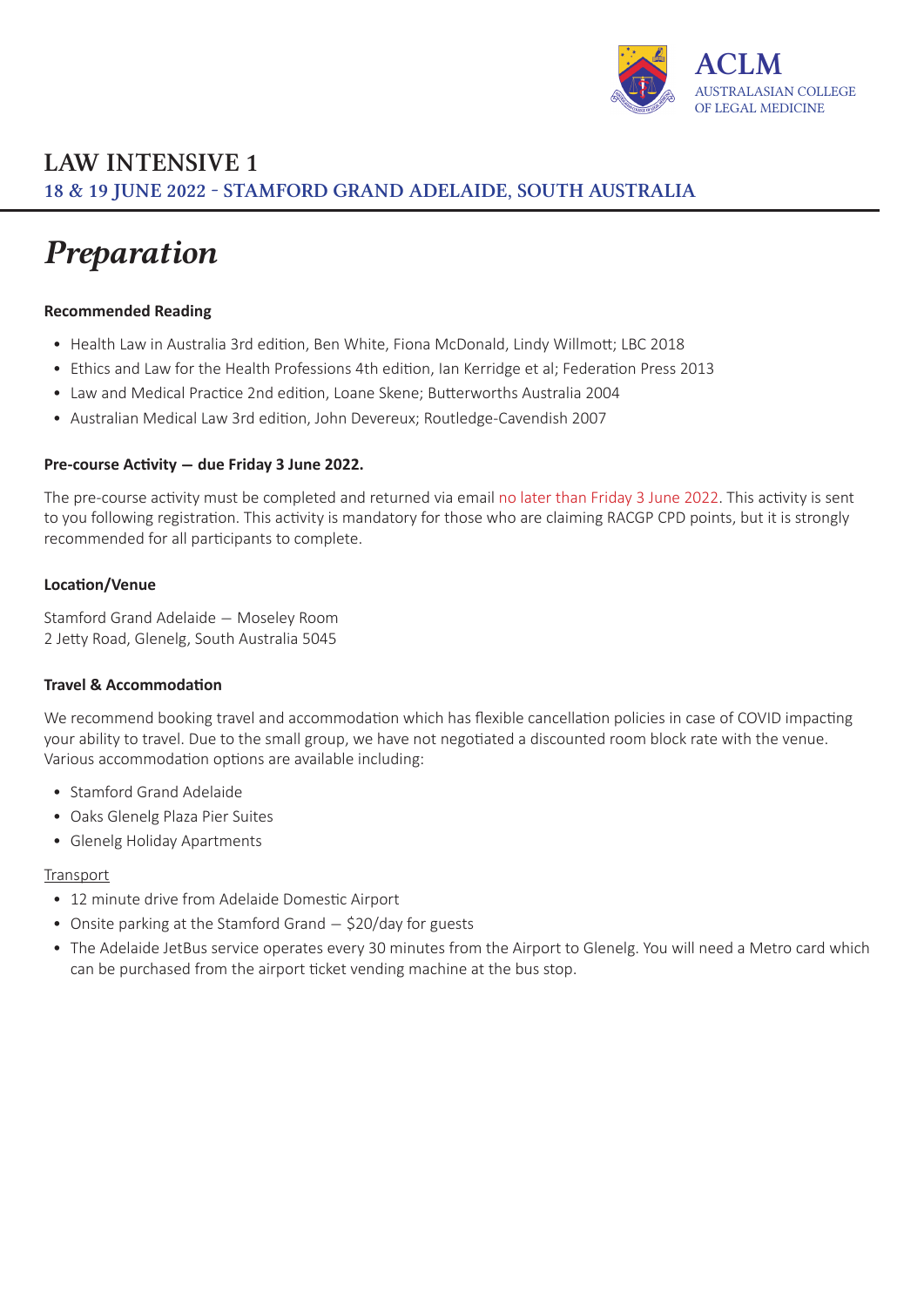

# *Program*

### *The following times are listed as ACST time (Adelaide, SA).*

| <b>Time</b>             | <b>Session</b>                                                     | <b>Speaker</b>      | <b>Interactive</b>                     |
|-------------------------|--------------------------------------------------------------------|---------------------|----------------------------------------|
| <b>DAY 1 - SATURDAY</b> |                                                                    |                     |                                        |
| 8:30 am                 | Registration opens                                                 |                     |                                        |
| $9:00$ am               | Welcome and course overview                                        | Dr Don Buchanan     |                                        |
| $9:10$ am               | 1. Legal Framework of the Australian Health System                 | Dr Don Buchanan     |                                        |
| $9:40$ am               | 2. Consent to Medical Treatment<br>(with scenario)                 | Dr Don Buchanan     | Breakout group work and<br>discussions |
| 11:30 am                | Morning tea                                                        |                     |                                        |
| 12:00 pm                | 3. Introduction to Medical Negligence<br>(with scenario)           | Prof. Roy Beran     | Breakout group work and<br>discussions |
| 1:30 pm                 | Lunch                                                              |                     |                                        |
| 2:30 pm                 | 4. Assisted Reproductive Technology<br>(with scenario)             | Dr Don Buchanan     | Breakout group work and<br>discussions |
| 3:40 pm                 | Afternoon tea                                                      |                     |                                        |
| 4:00 pm                 | 5. Doctrine of Double Effect<br>(with scenario)                    | Prof. John Devereux | Breakout group work and<br>discussions |
| 4:50 pm                 | Day 1 review                                                       | All teachers        |                                        |
| 5:00 pm                 | Day 1 close                                                        |                     |                                        |
| DAY 2 - SUNDAY          |                                                                    |                     |                                        |
| $9:30$ am               | 6. Confidentiality, Privacy and Medical Records<br>(with scenario) | Prof. John Devereux | Breakout group work and<br>discussions |
| 11:00 am                | Morning tea                                                        |                     |                                        |
| 11:20 am                | 7. Forensic & Coronial Medicine<br>(with scenario)                 | Dr Don Buchanan     |                                        |
| 12:40 pm                | Review and consolidation                                           | All teachers        |                                        |
| $1:00~\mathrm{pm}$      | Lunch / Program close                                              |                     |                                        |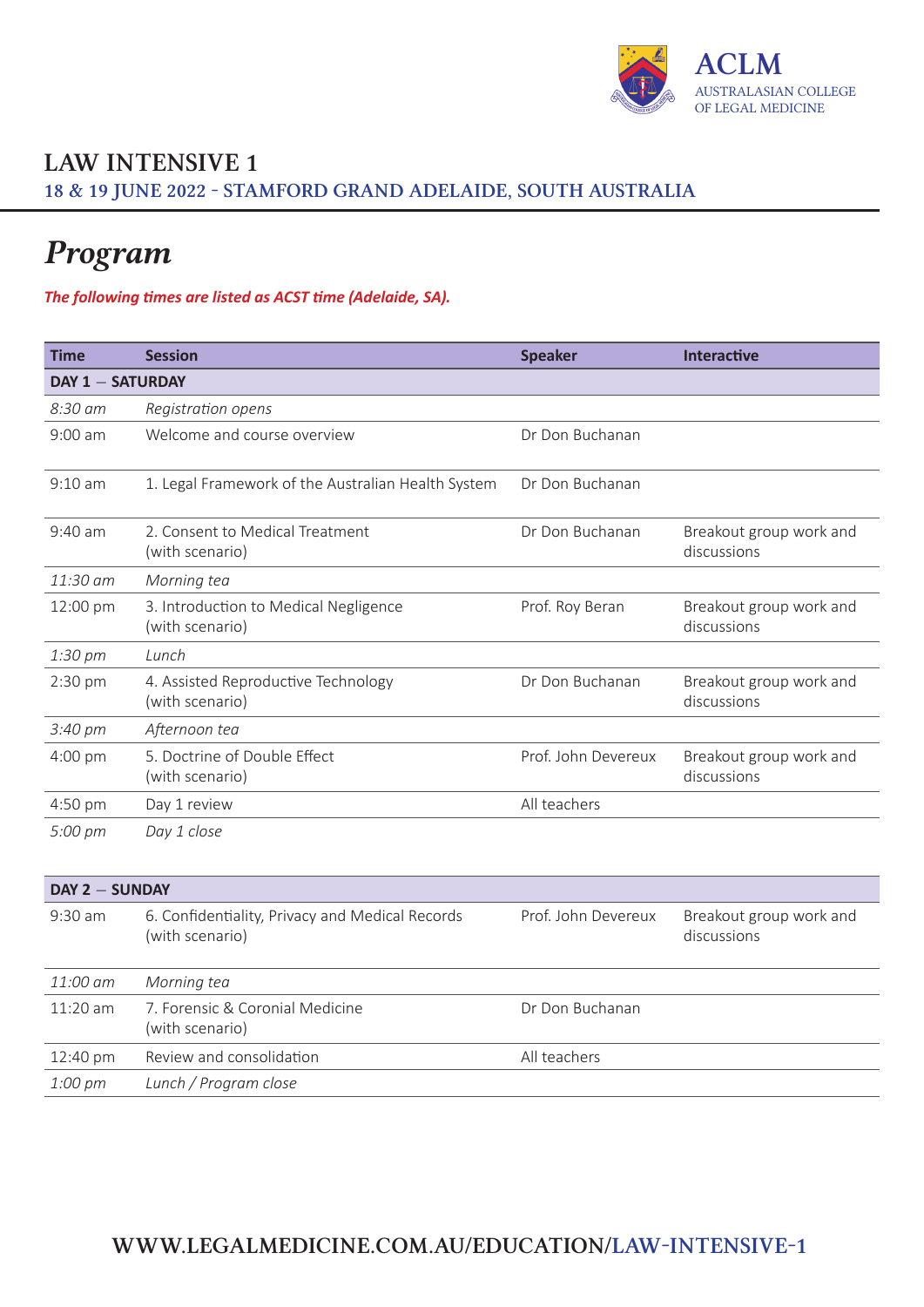

# *Teaching Faculty*



### *Dr Don Buchanan - Forensic Physician & Legal Practitioner*

Don Buchanan has been a full time forensic medical officer in Queensland for over 30 years, during which time he was director of state government medical officer services for 7 years. He obtained his medical degree at the University of Queensland and is a Fellow of the Australian College of General Practitioners and a Fellow of the Australasian College of Biomedical Scientists. Don is a past President of the Australasian College of Legal Medicine, and is an Honorary Life Fellow, Council Member and current Honorary Treasurer. He obtained a Master of Public Health from the University of Queensland in 1996 and was awarded a Juris Doctor (a graduate law degree) from the University of Queensland in 2003 and admitted as a legal practitioner in the Supreme Court of Queensland in 2004. He is registered as a barrister through the Bar Association of Queensland and has completed a Master of Laws (Health Law) from the Queensland University of Technology. He has worked as the deputy coronial registrar for the Coroners Court of Queensland.



## *Prof John Devereux - Professor of Law, University of Queensland*

John Devereux teaches and researches the law of torts at the UQ Law School. He has a special interest in medical law, most notably in the areas of competency to consent to medical treatment and in epilepsy and the law. A Rhodes Scholar, John has worked as a lawyer in a variety of contexts including as a Barrister, as a consultant to a multi-national law firm, a Law Reform Commissioner for Queensland, a legal member of the Social Security Appeals Tribunal and as a Defence Force Magistrate. John was formerly Lecturer in Law at Keble College, Oxford University and Assistant Dean of Magdalen College, Oxford University. He is a former Associate Vice Chancellor of A.C.U. John is an Honorary Fellow of the Australasian College of Legal Medicine and joint Head of Teaching Faculty.



## *Prof Roy Beran - Neurologist & Professor*

Roy is trained as a consultant neurologist and accredited sleep physician, in addition to working within legal, military and aviation medicine. His qualifications include: MBBS, MD, FRACP, FRACGP, Grad. Dip. Tertiary Ed., Grad. Dip. Further Ed., FAFPHM, FACLM, FRCP, FACBS, B Leg. S, MHL and FFFLM (Hon). He is a Conjoint Professor of Medicine in the South Western Clinical School at the University of New South Wales and Liverpool Hospital, Professor in the School of Medicine at Griffith University, Queensland, and Professor Chair, Medical Law, at Sechenov Moscow First State University, Moscow, Russia. He is a founding Fellow of the Australasian College of Legal Medicine, a Past President thereof, having stepped down in 2011, and only the second elected Honorary Fellow of the College. He currently sits on Council and is a joint Head of Teaching Faculty of ACLM. He is also an Honorary Fellow of the Faculty of Forensic & Legal Medicine of the Royal College of Physicians (London).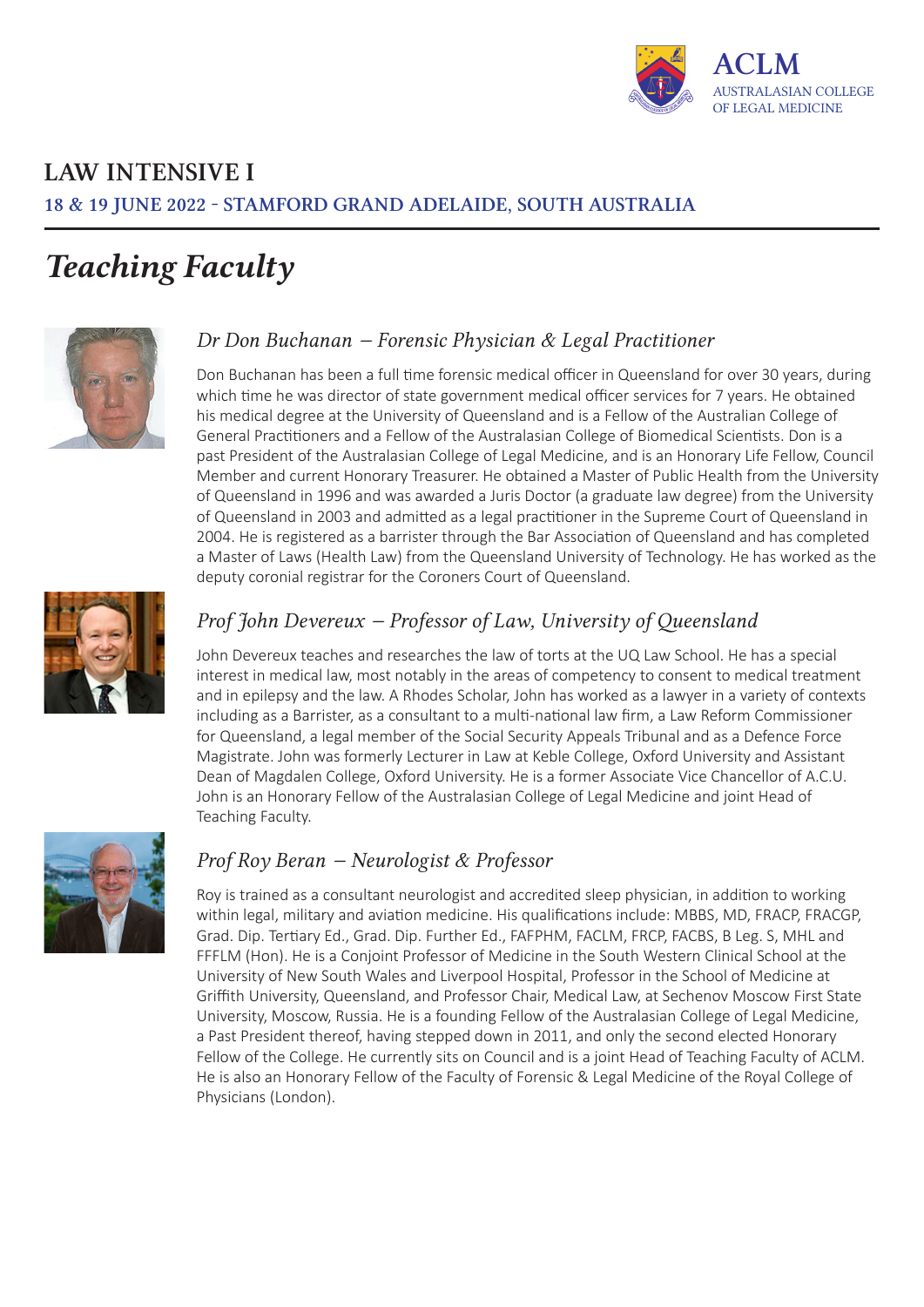

# *Cancellation Policy*

A refund less \$150 administration fee will be provided for all cancellations received at least 30 days prior to the course start date. Any cancellations after this point will be non-refundable. The following will also apply.

By registering, you accept that if you are unable to attend in person due to the COVID related reasons listed in the *Remote Attendance Policy* below then you:

- Will be able to attend the course remotely via live streaming, and
- Acknowledge that remote attendance may have some limitations to interaction capabilities.

*Please note: If you are unwell at the time of the event, you will be offered the option of a credit note to the next course or remote attendance.*

### **Contingency Planning**

If a situation occurs which significantly affects the majority of participants' ability to attend in person, the course may either be postponed to a later date or held entirely online. Any decision will be communicated to all attendees as soon as possible if this circumstance arises. By registering, you agree to attend the course virtually on the same dates should this circumstance arise.

# *Remote Attendance Policy*

It is anticipated that travel will be possible by June 2022, both within Australia and from some overseas countries. The nature of this particular course is very interactive, and the best quality of learning will be experienced by attending in person. Therefore all registered participants should plan to attend the course in person.

### **Who can attend remotely?**

We will only provide remote attendance for registered attendees who are unable to attend in person due to:

- Travel restrictions, border closures, lockdowns by the government (including requirements to quarantine)
- Travel restrictions by their employer, or
- COVID-19 or flu-like symptoms at the time of the event.

### **What will remote attendance be like?**

ACLM intends to provide a high quality learning experience for remote attendees with the remote attendance experience aiming to be as similar as possible to being in the real classroom. Remote attendees will likely be able to:

- Hear and see the lectures via a live stream (Zoom)
- Hear and participate in audience Q&A time
- Participate in group breakout work with an ACLM teacher joining the online group, as per normal group work.

Despite our best efforts, please be aware that remote attendance may have some limitations to the ability for remote attendees to interact as freely as in the actual classroom.

### **To request remote attendance**

Send a signed letter to ACLM stating the reason you are unable to attend in person. Due to the ever changing nature of COVID-19, we will assess requests on a case by case basis, with most requests assessed within 2 weeks of the course.